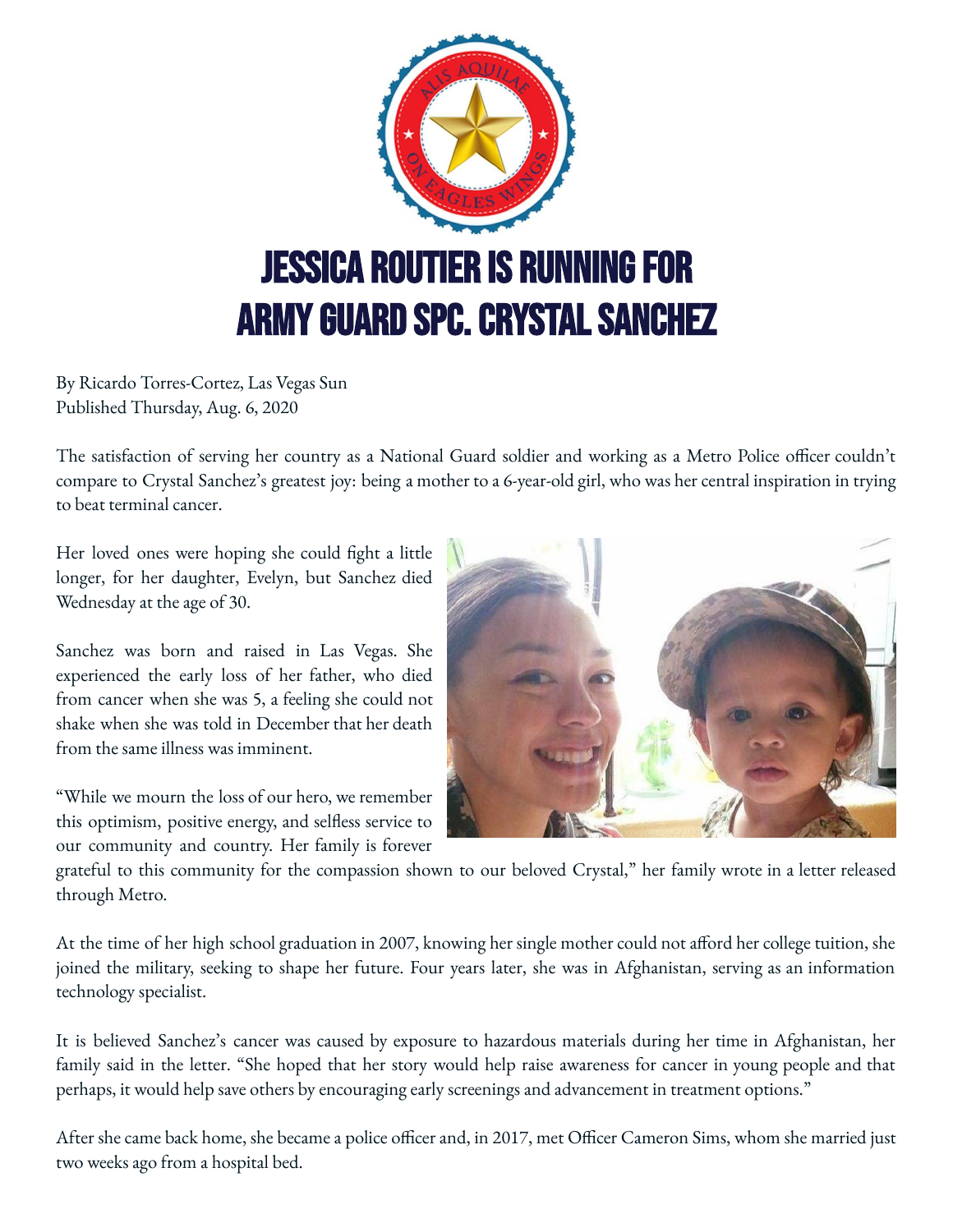

It was love at first sight, Sims said last week. And although it wasn't the grandiose wedding they were meticulously planning earlier this year, as her diagnosis and a global pandemic stymied optimism, the hospital-room ceremony was just as special.

In photos posted online, the newlyweds flashed wide smiles and their rings. Sanchez appeared fully aware, and happy.

"It was just a beautiful ceremony, to see her smiling and aware and awake," Sims said. "I could see it in her eyes, you know, it gave her that hope, like, 'I'm not done fighting.' "

"Regardless of the setting," Sims said, "regardless of her condition at the time, I think all worries went away for that short five or 10 minutes we were going through that ceremony."

After Sanchez was initially diagnosed with lung cancer in 2018, she battled the illness and things turned favorably, when she went into remission.

Her family and work colleagues rejoiced for nine months, until a scan revealed that the cancer had returned, and traveled through her body — a death sentence.

In a video interview she gave recently, she spoke about approaching the footsteps of death, and choosing to experience life to the fullest extent.

Books and movies that discuss the end of life offer valuable lessons, she said. "How someone's on their deathbed and they're saying to love each other more, and pray to God more, go to church, be kind to one another," she said. "It's real. People say that for a reason."

She would laugh more and rid herself of trivial problems, she said.



Wimon Thompson weeps tears of joy as she hugs her daughter Army Guard Spc. Crystal Sanchez<br>following a welcome home ceremony for the 422nd Expeditionary Signal Battalion at the Mandalay Bay Sunday, January 15, 2012. The Army National Guard soldiers entered field service on January 7, 2011 and have been serving in Afghanistan since March 28, 2011.